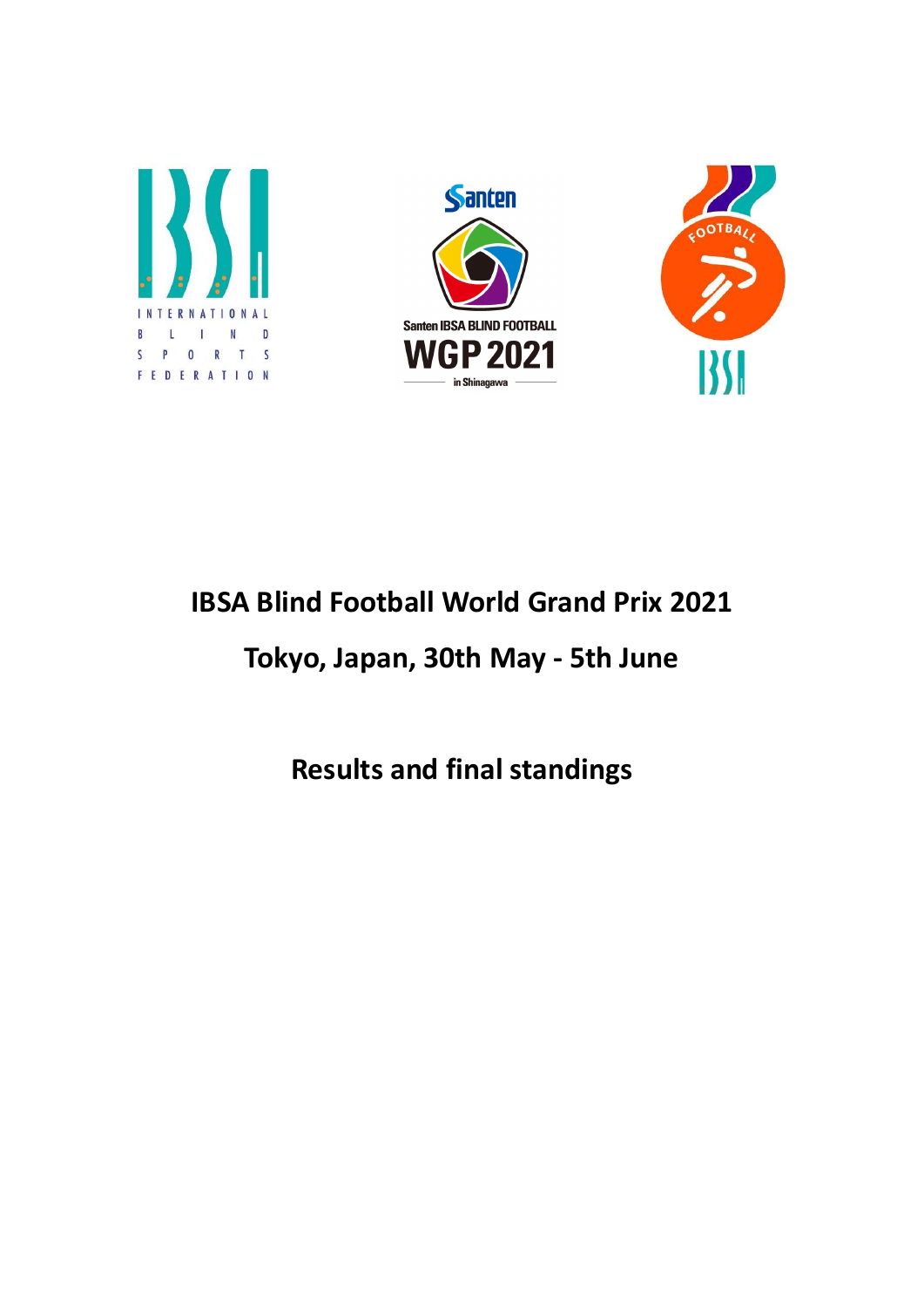## Group stage

## Sunday 30th May

10:30 Thailand 3 Spain 2 13:00 Japan 1 France 0

#### Monday 31st May

10:30 France 0 Argentina 1 13:00 Thailand 0 Japan 1

#### Tuesday 1st June

10:30 Argentina 4 Thailand 3 13:00 Spain 1 Japan 1

#### Wednesday 2nd June

Rest day

#### Thursday 3rd June

10:30 Spain 1 France 0 13:00 Japan 0 Argentina 0

#### Friday 4th June

10:30 France 1 Thailand 3 13:00 Argentina 1 Spain 0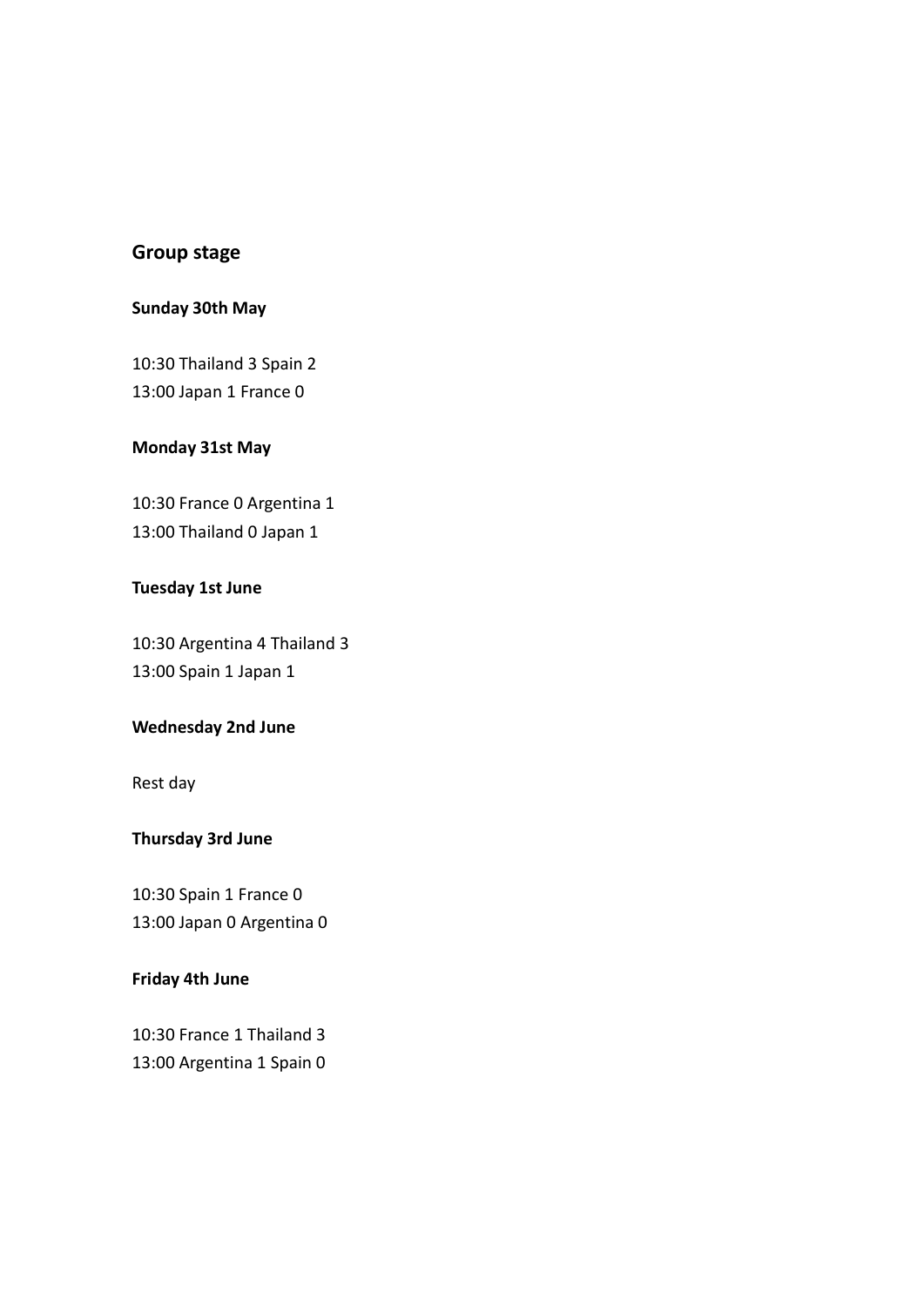| Country   | P | W | D |   | <b>GF</b> | <b>GA</b> | <b>GD</b> | P  |
|-----------|---|---|---|---|-----------|-----------|-----------|----|
| Argentina | 4 | 3 |   | 0 | 6         | 3         | $+3$      | 10 |
| Japan     | 4 |   | 2 | 0 | 3         |           | $+2$      | 8  |
| Thailand  | 4 |   | 0 |   | 9         | 8         | +1        | 6  |
| Spain     | 4 |   |   | 3 | 4         |           | -1        |    |
| France    | 4 |   |   |   |           | b         | -5        |    |

## Saturday 5th June

- 10:30 3rd-4th place play-off Thailand 0 Spain 1 13:00 Final **Argentina 2 Japan 0**
- 

## Final standings

- 1 Argentina
- 2 Japan
- 3 Spain
- 4 Thailand
- 5 France